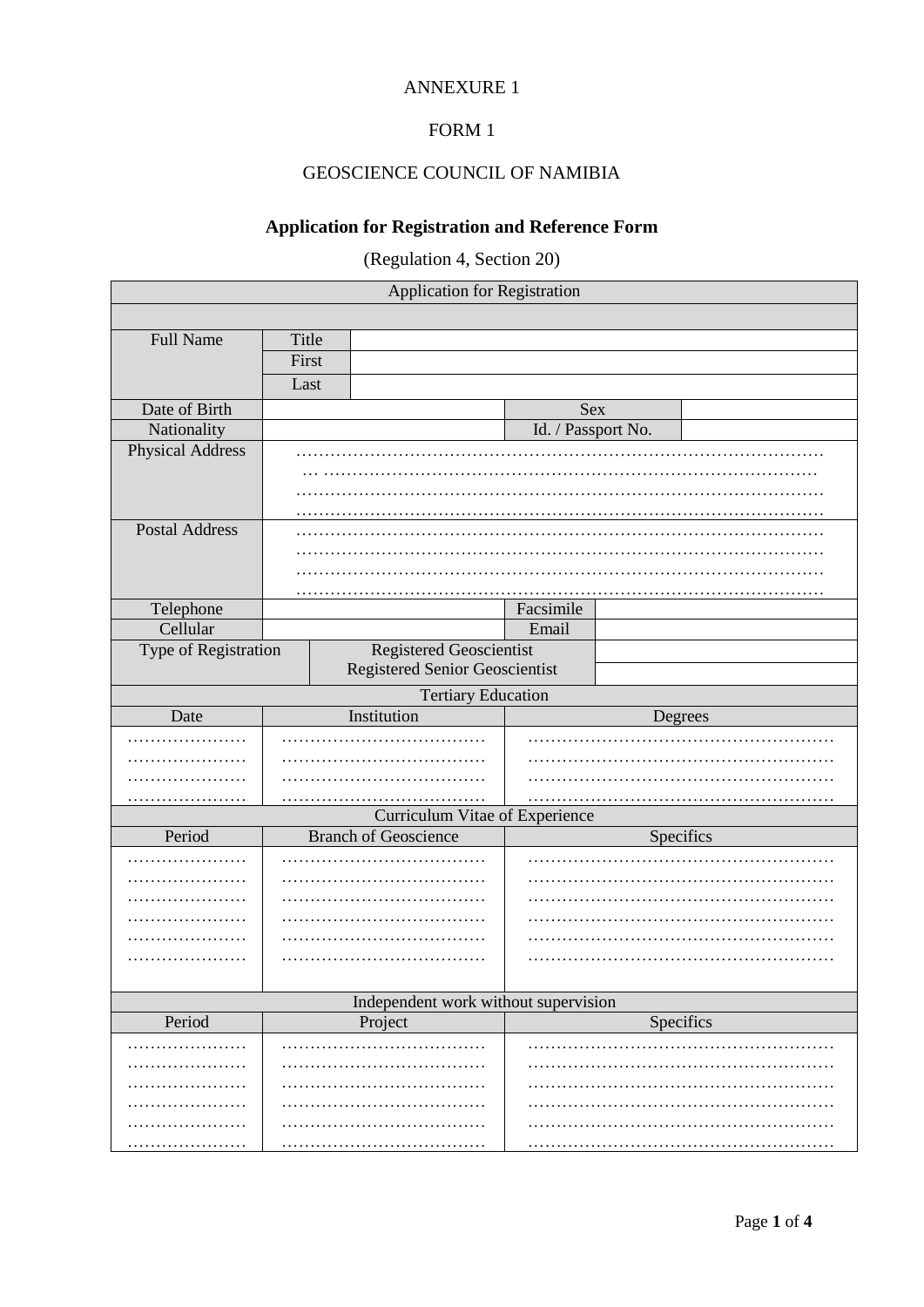| <b>Employment History</b>                                                                                                |                                  |      |  |                  |                |    |
|--------------------------------------------------------------------------------------------------------------------------|----------------------------------|------|--|------------------|----------------|----|
| Period                                                                                                                   | Employer                         | Post |  | Responsibilities |                |    |
| .                                                                                                                        |                                  |      |  |                  |                |    |
| .                                                                                                                        | .                                | .    |  |                  |                |    |
| .                                                                                                                        | .                                |      |  |                  |                |    |
|                                                                                                                          |                                  |      |  |                  |                |    |
| .                                                                                                                        | .                                | .    |  |                  |                |    |
| .                                                                                                                        | .                                | .    |  |                  |                |    |
|                                                                                                                          |                                  |      |  |                  |                |    |
| Have you ever been convicted of a serious criminal offence with an element of dishonesty<br>N <sub>0</sub><br><b>Yes</b> |                                  |      |  |                  |                |    |
| and sentenced to imprisonment without the option of a fine?                                                              |                                  |      |  |                  |                |    |
| Have you ever been declared mentally ill?                                                                                |                                  |      |  | Yes              | No             |    |
| Are you an unrehabilitated insolvent or have you entered into an agreement with your                                     |                                  |      |  | Yes              | No             |    |
| creditors                                                                                                                |                                  |      |  |                  |                |    |
| Have you read and understood the Code of Professional Conduct?                                                           |                                  |      |  | Yes              | N <sub>o</sub> |    |
| Have you transgressed the Code of Professional Conduct over the past three years?                                        |                                  |      |  | Yes              | No             |    |
| Do you undertake to uphold the Code of Professional Conduct in the future?                                               |                                  |      |  |                  | Yes            | No |
| Membership of other scientific and professional organisations                                                            |                                  |      |  |                  |                |    |
| Period                                                                                                                   | Organisation<br>Membership Grade |      |  |                  |                |    |
| .                                                                                                                        |                                  |      |  |                  |                |    |
| .                                                                                                                        |                                  |      |  |                  |                |    |
|                                                                                                                          |                                  |      |  |                  |                |    |
| .                                                                                                                        |                                  |      |  |                  |                |    |
|                                                                                                                          | Reference 1                      |      |  | Reference 2      |                |    |
| Name                                                                                                                     |                                  |      |  |                  |                |    |
| <b>Address</b>                                                                                                           |                                  |      |  |                  |                |    |
|                                                                                                                          |                                  |      |  |                  |                |    |
| Telephone                                                                                                                |                                  |      |  |                  |                |    |
| Cell phone                                                                                                               |                                  |      |  |                  |                |    |
| Fax                                                                                                                      |                                  |      |  |                  |                |    |
| email                                                                                                                    |                                  |      |  |                  |                |    |
| I confirm the above information is true and complete                                                                     |                                  |      |  |                  |                |    |
| Signature                                                                                                                |                                  |      |  | Date             |                |    |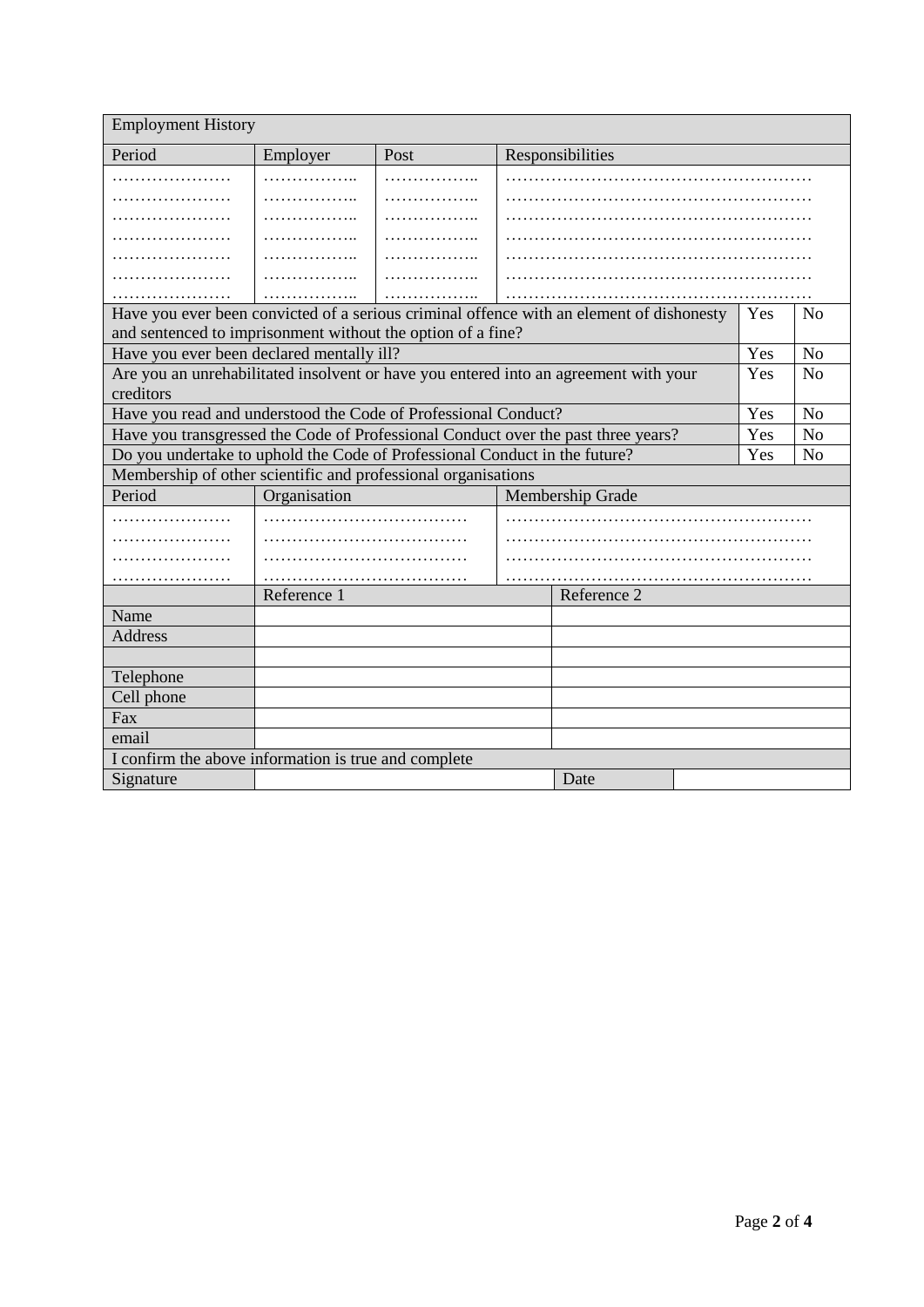| <b>GEOSCIENCE COUNCIL OF NAMIBIA</b>                                                      |                                                                                                                                                                      |                                |                              |                |  |
|-------------------------------------------------------------------------------------------|----------------------------------------------------------------------------------------------------------------------------------------------------------------------|--------------------------------|------------------------------|----------------|--|
| <b>Reference Form</b>                                                                     |                                                                                                                                                                      |                                |                              |                |  |
|                                                                                           |                                                                                                                                                                      | (To be filled in by Applicant) |                              |                |  |
|                                                                                           | APPLICANT: Please forward one reference form to each of the two references you have listed in the                                                                    |                                |                              |                |  |
| application form.                                                                         |                                                                                                                                                                      |                                |                              |                |  |
| Applicants name                                                                           |                                                                                                                                                                      |                                |                              |                |  |
| <b>Address</b>                                                                            |                                                                                                                                                                      |                                |                              |                |  |
| Telephone number                                                                          |                                                                                                                                                                      |                                |                              |                |  |
|                                                                                           |                                                                                                                                                                      | (To be filled in by Referee)   |                              |                |  |
|                                                                                           | REFEREE: - You are requested to attest to the professional expertise (applicable and relevant experience),                                                           |                                |                              |                |  |
|                                                                                           | capacity for working independently or without supervision; and ethical standards of the                                                                              |                                |                              |                |  |
|                                                                                           | above named applicant who is applying to the Geoscience Council of Namibia to be                                                                                     |                                |                              |                |  |
|                                                                                           | registered as a Registered Geoscientist / Registered Senior Geoscientist.<br>- Based on your own personal, firsthand knowledge of the applicant, please assist us by |                                |                              |                |  |
|                                                                                           | supplying all the information requested below.                                                                                                                       |                                |                              |                |  |
|                                                                                           | - Upon completion of this form, please post (do not facsimile) to: Geoscience Council of                                                                             |                                |                              |                |  |
|                                                                                           | Namibia, P. O Box 699, Windhoek, Namibia                                                                                                                             |                                |                              |                |  |
|                                                                                           | - Your reply is confidential and will remain the property of Council and will not be disclosed                                                                       |                                |                              |                |  |
| to any third party.                                                                       |                                                                                                                                                                      |                                |                              |                |  |
| Referee name                                                                              |                                                                                                                                                                      |                                |                              |                |  |
| 1. I am personally familiar with the applicant's                                          |                                                                                                                                                                      |                                |                              |                |  |
| earth science work for the period;                                                        |                                                                                                                                                                      |                                | (Please list month and year) |                |  |
| 2. My relationship with the applicant has been as;                                        |                                                                                                                                                                      | Employer                       |                              |                |  |
|                                                                                           |                                                                                                                                                                      | Supervisor<br>Co-worker        |                              |                |  |
|                                                                                           |                                                                                                                                                                      | Client                         |                              |                |  |
|                                                                                           |                                                                                                                                                                      | Other (specify)                |                              |                |  |
| 3. My current relationship with applicant is;                                             |                                                                                                                                                                      |                                |                              |                |  |
|                                                                                           |                                                                                                                                                                      |                                |                              |                |  |
|                                                                                           |                                                                                                                                                                      |                                |                              |                |  |
|                                                                                           | 4. The minimum registration requirements are attached below. In your opinion, does the applicant meet                                                                |                                |                              |                |  |
| the minimum criteria for registration as a;                                               |                                                                                                                                                                      |                                |                              |                |  |
| - Registered Geoscientist<br>Yes                                                          |                                                                                                                                                                      |                                |                              | N <sub>o</sub> |  |
| - Registered Senior Geoscientist<br>Yes                                                   |                                                                                                                                                                      |                                |                              | No             |  |
|                                                                                           | 5. Do you have knowledge of the applicant's reputation as a geoscientist?                                                                                            |                                |                              | Yes            |  |
|                                                                                           | (If you answer "No" please advise applicant to nominate another reference)                                                                                           |                                |                              | N <sub>o</sub> |  |
| 6. Do you consider the applicant's professional expertise is in line with the applicant's |                                                                                                                                                                      |                                |                              |                |  |
| length of experience;                                                                     |                                                                                                                                                                      |                                |                              |                |  |
|                                                                                           |                                                                                                                                                                      |                                |                              |                |  |
|                                                                                           |                                                                                                                                                                      |                                |                              |                |  |
|                                                                                           |                                                                                                                                                                      |                                |                              |                |  |
| 7. If the answer to (6) is "No", please comment;                                          |                                                                                                                                                                      |                                |                              |                |  |
|                                                                                           |                                                                                                                                                                      |                                |                              |                |  |
|                                                                                           |                                                                                                                                                                      |                                |                              |                |  |
|                                                                                           |                                                                                                                                                                      |                                |                              |                |  |
|                                                                                           |                                                                                                                                                                      |                                |                              |                |  |
| 8. Please comment on the applicant's professional and ethical standing;                   |                                                                                                                                                                      |                                |                              |                |  |
|                                                                                           |                                                                                                                                                                      |                                |                              |                |  |
|                                                                                           |                                                                                                                                                                      |                                |                              |                |  |
|                                                                                           |                                                                                                                                                                      |                                |                              |                |  |
|                                                                                           |                                                                                                                                                                      |                                |                              | Yes            |  |
|                                                                                           | 9. Do you believe the applicant has the capacity for working independently or without                                                                                |                                |                              |                |  |